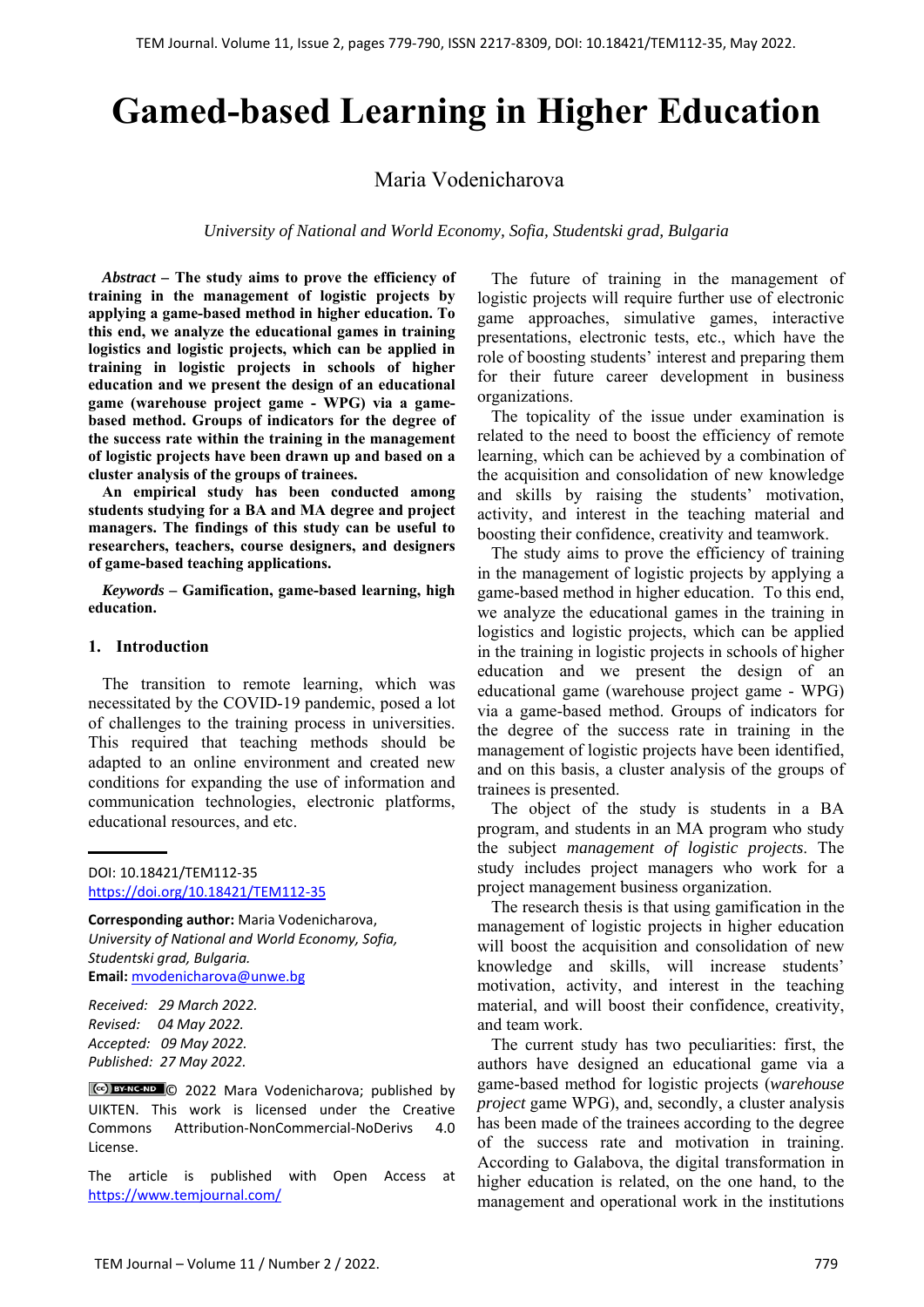connected with the admission of students, and on the other – to creating new educational products and transforming the existing ones into digital [12].

The findings are a guideline in the educational policy in higher education and can be a guideline to teachers, researchers, and trainees in improving the higher education courses. In addition, the educational game created by the researchers is a contribution to the sphere, which is important for the scholars who deal with projecting games and game-based learning.

# **2. Literature Review**

Logistics researchers such as Bowersox, Closess, Cooper [3], Christopher [5], Edward Frazelle [10], Dimitrov [8] describe the importance of logistics projects in the economy of the countries. Ozment and Keller [26] argue that with the transition to a more competitive global economy, there will be a growing demand for highly qualified employees to create and manage more efficient logistics projects and supply chains.

In the last ten years, there have been several studies related to logistics education [26], Tvrdon, Juraskova [33], some of which reveal the application of software products, simulation models that present a real and virtual environment in logistics training. Hofmann et al. [15] consider the term "emulation", as a special case of simulation using the replacement of a physical technical system. This is a typical tool for developing and commissioning control systems and can be presented as part of students' logistics education.

Hofmann et al. [15] describes various researchers who use laboratories to visualize material flow in logistics education. [34]. According to him, laboratory work is significantly different from the theoretical presentation of information, and according to Alves et al, "the greatest teacher is the failed experiment" [28]. The practical work with students who study logistics and logistics projects can also be called "active learning". Active teaching and learning methods as part of the educational methodology are widely used in universities, with greater responsibility for learning in the hands of learners themselves. One of the main challenges is to effectively address the learning needs of the new generation of students. [30], [29].

There is widespread use of games and simulations in the curricula of business universities that teach logistics and project management. Faria [11] described that 97.5% of accredited business schools use simulation games as part of their courses. Most of these games focus on logistics or strategic issues. Bodo [2] describes the development of the simulation in the selection of strategies created by the students. Innovative technologies are most often used in the work of games. Doyle and Brown [9] are implementing a business strategy that uses e-mail and video conferencing, involving five teams of business administration students from universities in Ireland, France, and the United States. Also, guidelines for game development are provided by Heineke and Meile [14], which offer games to be effective by providing an "aha" effect and low stress for students [18].

In this paper, educational games (gamification, simulation, edutainment) will be discussed as part of the active learning of logistics and logistics project management students.

### **Educational games in logistics training and logistics projects**

Educational games in training can have various manifestations, such as gamification in training, game-based training, simulation games, and others. Gamification is a unique method that can be used for learning through games. The term "gamification" is interpreted as "using elements of video games in non-gaming systems to improve the educational process and the engagement of learners"[7].

In recent years, the model of gamification has become one of the leading topics worldwide. According to Groh, the concept of "gamification" is the use of play and desire to stimulate learner engagement in an activity [13]. Elements of gamification are often used in logistics and management training - simulations, real cases, videos, etc., and the application of specific games in business logistics can significantly increase the success rate of students in acquiring new knowledge.

Kohn [19] describes that to create a deeper understanding of lecture material; students need to be engaged in what they are doing. Passman [27], Applefield, Huber, and Moallem [1] describe the benefits of adopting a more constructivist model of teaching. According to McKeachie [21] involving students as, active participants will lead to positive understanding and higher achievement. McKeachie explains that learning will improve if students make decisions and then have to respond to the consequences of each decision. [18]

One of the most popular games among teachers and students of logistics and supply chain management can be said to be the so-called beer game. This is perhaps one of the most famous demonstrations in logistics process management, which was created by John Sterman [32].

Gamed-based Learning is a term that is also widespread. One of the popular definitions of gamebased learning is that of Halverson, Shaffer, Squire, and Gee [31], according to whom it is game-based learning with defined learning outcomes. This is the difference between game-based learning and gamification. Gamification is a broad concept, with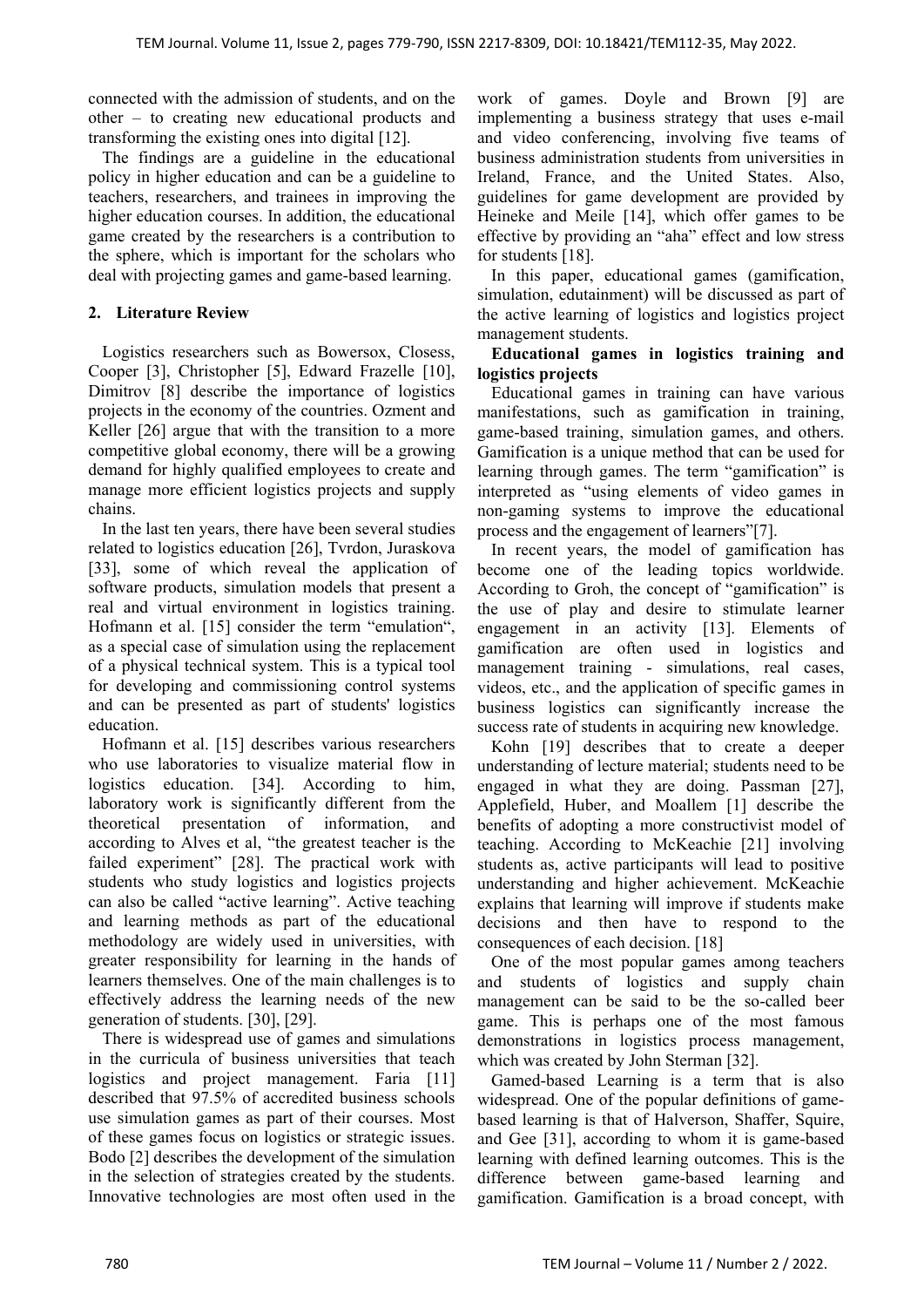mandatory game elements such as incentive systems to motivate players to engage in a task they do not find appealing.

Game-based learning models are sometimes associated with the 70:20:10 model. According to this model, 70% of learning should be experiential i.e., the learner acquires knowledge and skills through experience; 20% of learning is collaborative - i.e., the learner communicates, shares opinions and discusses with other learners and/or teachers; 10% formal learning - the learner learns through standard structured courses.

Simulation games as an educational method are games oriented to fun, but they are still suitable for use as a tool and method of teaching [6]. Learning through simulation games allows students to solve problems and participate in situations that in reality would be impossible and/or inappropriate in terms of price, time, place, or security considerations. The simulation environment allows students to gain experience that may be too difficult to achieve in the real world.

### **3. Research Methodology**

The study presents an educational game on logistics project management, which was tested among 4th year bachelor students, masters from the University of National and World Economy, and project managers. The data was collected in the Fall Semester of 2021-2022. The game is specially developed for the purposes of a training course on logistics projects. The training aims are to provide knowledge about the nature, characteristics, and models for project management and develop skills in students to work out network schedules and to put into practice the methods of network planning - "Method of the critical path" and "Method PERT." The Warehouse project game (WPG) consistently goes through the disclosure of the content of the various stages of project management and project management processes. The game reveals the essence and features of logistics projects and management processes. Logistics projects are often complex and interdisciplinary, as they coordinate the planning, implementation, monitoring, and delivery of information.

The educational game is developed on the principle of the game-based method, putting participants in the role of logistics project management managers who have to build a specialized warehouse. The goal of the game is to build the warehouse faster and at a lower cost. The financial results determined how successful the students were after completing all the activities involved. This is measured by higher winnings (if any) or fewer outstanding loans and that is how the playing teams are ranked.

The methodology follows the model of education through gameplay in logistics. The model developed summarizes the key features of EODM (Event-Оriented Design Model) for Web-based learning and AODM (Activity-Оriented Design Model), to enhance the effectiveness of the business logistics and supply chains learning process by realizing the educational objectives and enhancing the quality of teaching and learning activities. Business Logistics & SC education Design Model (BL&SCEDM) includes the following elements (Figure 1):



*Figure 1. Business Logistics & Supply Chain Education Design Model (BL&SCEDM)* 

# *3.1.Training Goals and Objectives*

The aim of the educational game *warehouse project game* (WPG) is to add new knowledge, skills, and competencies related to the management of logistic projects. To ensure an efficient training in the management of logistic projects via a game-based method, the goals and tasks should be clearly set. The most frequently encountered factors contributing to the failure of a logistic project are related to unrealistic or not specified goals of the project, inaccurate assessment of the necessary resources, inaccurately defined systemic requirements, inaccurate reporting of the state of the project, unmanaged risks, poor communication between clients, developers and consumers, using oldfashioned technology, inability to cope with the complexity of the project, etc.

The idea of the educational game *warehouse project* game (WPG) is to build a warehouse as quickly as possible, at the lowest possible costs and the condition describes 12 tasks that should be performed and the costs necessary for each activity. The conditions of the game are related to renting a warehouse, repairs, and furnishing of the warehouse, and an office room. The educational game includes performing all activities and the repayment of the loan for performing the tasks. The players have to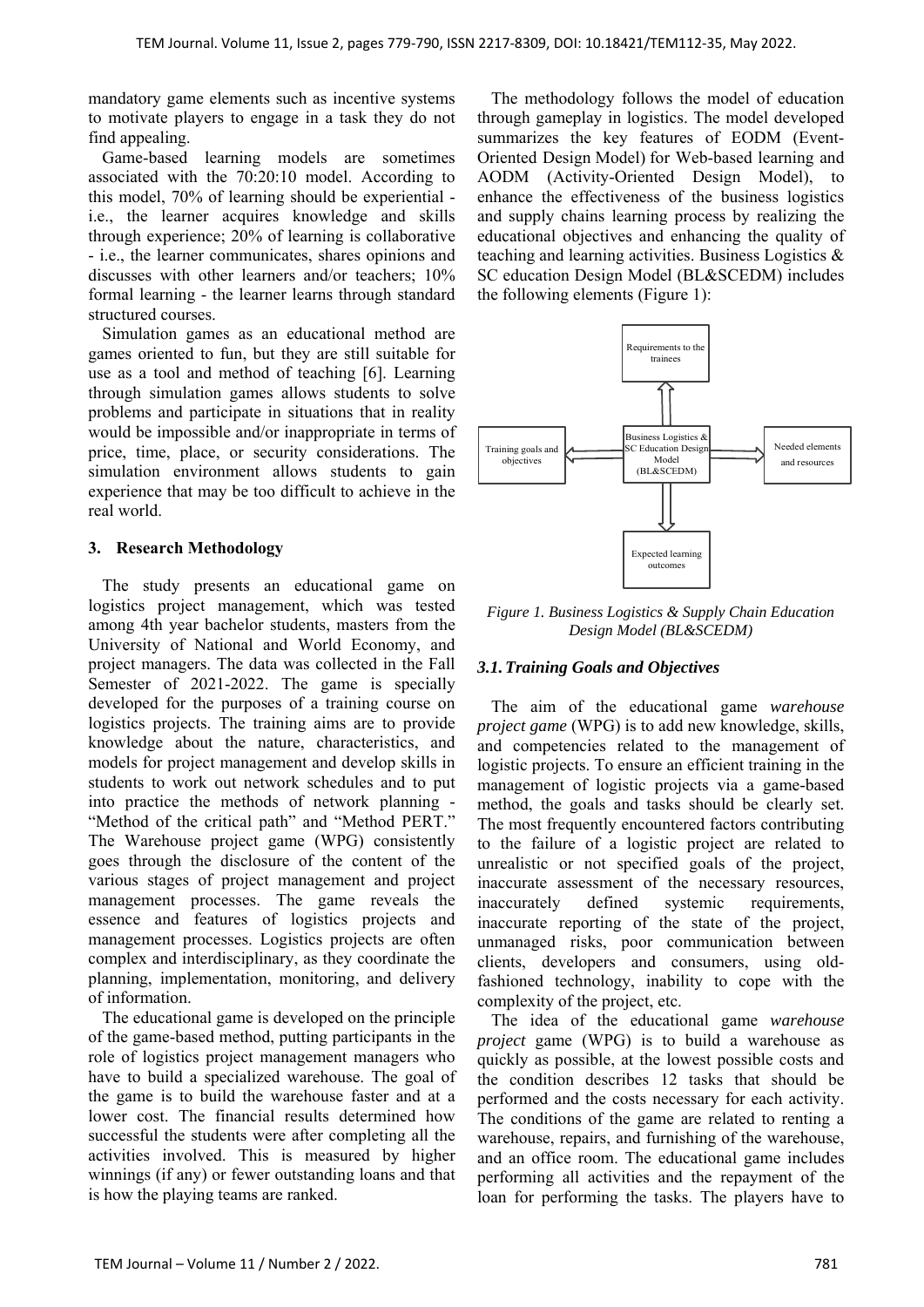perform the task of building the warehouse more quickly and at lower costs. Thus the loans will be repaid earlier and an income will be generated. The costs and the duration of the individual tasks are fixed in the game, and no influence can be exerted on them. If the activities are arranged on time, part of the money on interest on the loan will be saved and a lower rent will be paid before the warehouse is opened. The extent to which each of the teams has coped successfully depends on the financial results after the activities are performed. This is measured in terms of a higher profit (if there is one already) and fewer still not repaid loans. This is the result in terms of which the ranking of the playing teams is done.

The warehouse has an area of 285 square meters and an office room with an area of 40 square meters. The rent for the warehouse is 900 Leva per month and is paid each first day of the month. The players use a loan from a bank to perform the activities and tasks under the project and the bank can perform some of the payments on behalf of the contractors. The bank can decide to declare insolvency of the players or bankrupt them if more than the necessary resources are spent. The bank can terminate the loan also if work on the performance of the tasks related to the project is not well performed. What is determined is also an interest on the loan and the initial sum which each one of the players has the disposal of.

After the warehouse is put in operation the players will gain resources (after they have covered all costs, including the rent), which will be invested to repay the rent.

# *3.2.Requirements for the Trainees*

The trainees are required to have basic knowledge of logistics and the management of projects. The basic rules of the game are given before the training and it is necessary to provide time for the players to draw up a strategy for performing the tasks. The game is conducted in rounds and each round lasts 10 days. During these rounds, the work that is to be performed in the next round is announced and the sum that is necessary to perform them. The bank has the right to charge fees to the contractors of the work in the case of non-compliance with the agreements.

All participating players receive instructions for work on an online platform, developed to this effect. The time for each round is determined according to the players and can vary depending on the trainees' selected strategy. Between the individual rounds, the participants have the opportunity to consider their decisions and the result. They get acquainted with new conceptions and then go back to apply what they have practically learned in the next round.

# *3.3.Needed Elements and Resources*

The game has been developed via a web-based application, which can be played both offline and offline by all trainers. The created simulation game has the functionality for registration and authentication of consumers, an administrative panel, and client version. The used technologies are backend framework - Flask version 2.0.1, ORM - SQLAlchemy - version 1.4.17, frontend - Jinja2 version 3.0.1, and Bootstrap version 3.3.7, HTML. Server technologies are unicorn version 20.1.0, Nginx version 1.19.0.

Before the beginning of the game, the players' leadership is ensured and assistance if questions happen to arise. The person leading the game may answer questions related to different activities during the active method of training. Before the beginning of the game, the students are provided a web-link with the precise instructions and passwords for the individual teams.

# *3.4.Expected Learning Outcomes*

The expected results of the game are building theoretical and factual knowledge in the management of logistic projects, skills – cognitive and practical and competencies – independence and responsibility, social competencies, digital competencies, communicative and professional competencies.

After the game is conducted the students may perceive the management of logistic projects as a managerial approach, may understand the essence and the characteristics of the projects, may define the planning stages of the logistic projects, and may become aware of the benefits of managing projects. The training via the game-based method *warehouse project* game (WPG) will help understand the essence of the planning stages when performing the tasks related to the project.

The expected outcomes are that through team experience the students will be able to measure their performance and get feedback from a trainer, leading the game. This simulation of management of a logistic project compels the participants to leave their comfort zones. This allows quickly taking decisions as it happens in a work situation. An additional advantage of the educational game is that it provides immediate feedback. During the numerous game rounds, the students learn through experience and gradually find solutions to cope with complicated situations. In their attempt to find the best decisions, the trainees may experiment with a lot of scenarios for performing the tasks.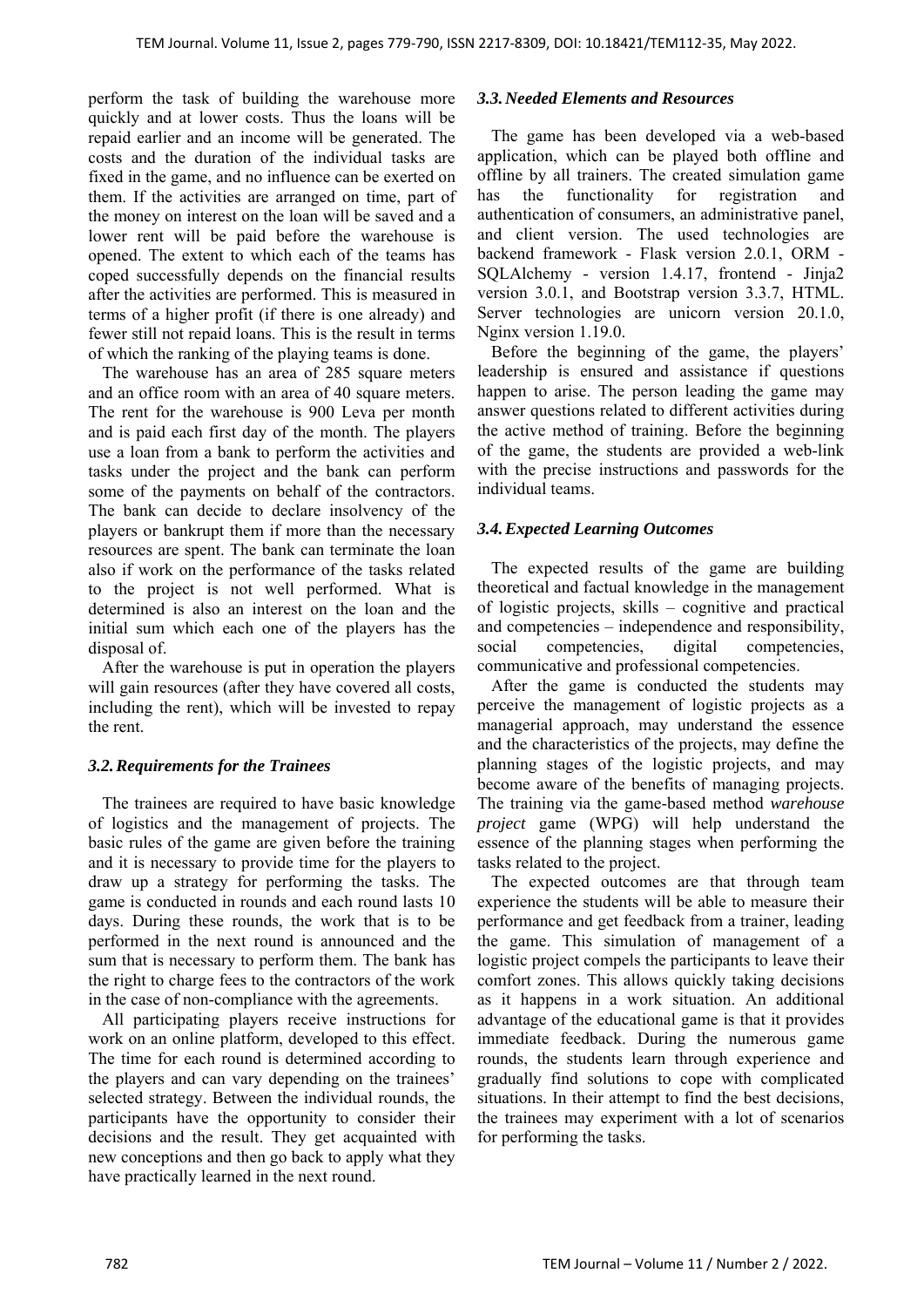#### *3.5.Hypotheses*

The design of the study is based on certain indicators to determine the effectiveness of logistics project management training through the application of gamification in higher education. Several studies present indicators for measuring gamification in learning. Some authors [16] investigate the effectiveness of the game through widely used indicators in investments such as ROI (return on investment). In a study, Maria Therese Jensen [17] presents games in the field of education, which have two main goals - learning and performance goals. Several authors have studied the acquisition of new skills and the level of motivation in game-based learning methods. These questions have been explored by Meece, Nicholls, and Butler. [22], [23], [4]. More recent research on game-based learning during lectures in higher education has been done by Debbita Tan Ai Lin, Ganapathy, M. and Manjet Kaur [20]**,** István Varannai, Peter Sasvari, Anna Urbanovics [35], Margarita Ortiz, Katherine Chiluiza, Martin Valcke [25]. Noour and Hubbard [24] describes that there is a need for more research on the content of Logistics Education to meet the demands of industry and government.

Based on a detailed analysis of the existing literature, the following indicators of the degree of effectiveness of logistics project training are derived. The indicators are divided into three groups presented in Figure 2.



*Figure 2. Groups of indicators of the degree of effectiveness of training on logistics projects* 

Based on these groups of indicators, sub-indicators are derived to evaluate the implementation of the educational game in logistics project management training (Table 1).

|  | Table 1. Group of indicators for the degree of efficiency of |  |  |  |
|--|--------------------------------------------------------------|--|--|--|
|  | training in logistic projects                                |  |  |  |

| <b>Groups of indicators</b> | <b>Sub-indicators</b>           |  |  |  |
|-----------------------------|---------------------------------|--|--|--|
|                             | 1. A deeper understanding of    |  |  |  |
|                             | the essence of managing         |  |  |  |
|                             | logistic projects               |  |  |  |
| Group 1. Indicators         | 2. Acquisition of new           |  |  |  |
| related to the              | knowledge and                   |  |  |  |
| acquisition and             | understanding of the plan-      |  |  |  |
| consolidation of new        | schedule of project             |  |  |  |
| knowledge and skills        | management                      |  |  |  |
|                             | 3. Achieving the goals of       |  |  |  |
|                             | training in the management      |  |  |  |
|                             | of logistic projects            |  |  |  |
|                             | (understanding the stages of    |  |  |  |
|                             | planning logistic projects and  |  |  |  |
|                             | becoming aware of the           |  |  |  |
|                             | benefits of managing            |  |  |  |
|                             | projects)                       |  |  |  |
|                             | 4. Increasing the capacity to   |  |  |  |
|                             | memorize information related    |  |  |  |
|                             | to the subject area;            |  |  |  |
|                             | 5. Boosting the skills for      |  |  |  |
|                             | working with new                |  |  |  |
| Table 1. (continue)         | technologies                    |  |  |  |
|                             | 6. Boosting the skills for      |  |  |  |
|                             | decision-making based on        |  |  |  |
|                             | facts                           |  |  |  |
|                             | 7. Building strategic thinking  |  |  |  |
|                             | 8. Maintaining the students'    |  |  |  |
|                             | interest and commitment         |  |  |  |
| <b>Group 2.</b> Indicators  | 9. Boosting the students'       |  |  |  |
| related to the students'    | activity related to the process |  |  |  |
| motivation, activity,       | of learning                     |  |  |  |
| and interest in the         | 10. Increasing the students'    |  |  |  |
| teaching material.          | motivation                      |  |  |  |
|                             | 11. Increasing the trainees'    |  |  |  |
|                             | concentration                   |  |  |  |
|                             | 12. Boosting the students'      |  |  |  |
|                             | confidence                      |  |  |  |
|                             | 13. Boosting creativity and     |  |  |  |
|                             | critical thinking               |  |  |  |
| Group 3. Indicators         | 14. Boosting the skills to      |  |  |  |
| related to confidence,      | manage resources that the       |  |  |  |
| creativity, and team        | trainees have at their disposal |  |  |  |
| work                        | 15. Boosting the skills to      |  |  |  |
|                             | adapt to the quickly changing   |  |  |  |
|                             | environment                     |  |  |  |
|                             | 16. Prepares students for the   |  |  |  |
|                             | real business life              |  |  |  |
|                             | 17. Encourages cooperation      |  |  |  |
|                             | and team work                   |  |  |  |

The research hypotheses are the following:

H1: The trainees will increase their knowledge and skills in managing logistic projects while using contemporary game-based instruments;

H2: The trainees will increase their motivation and interest in learning management of logistic projects while using contemporary game-based instruments;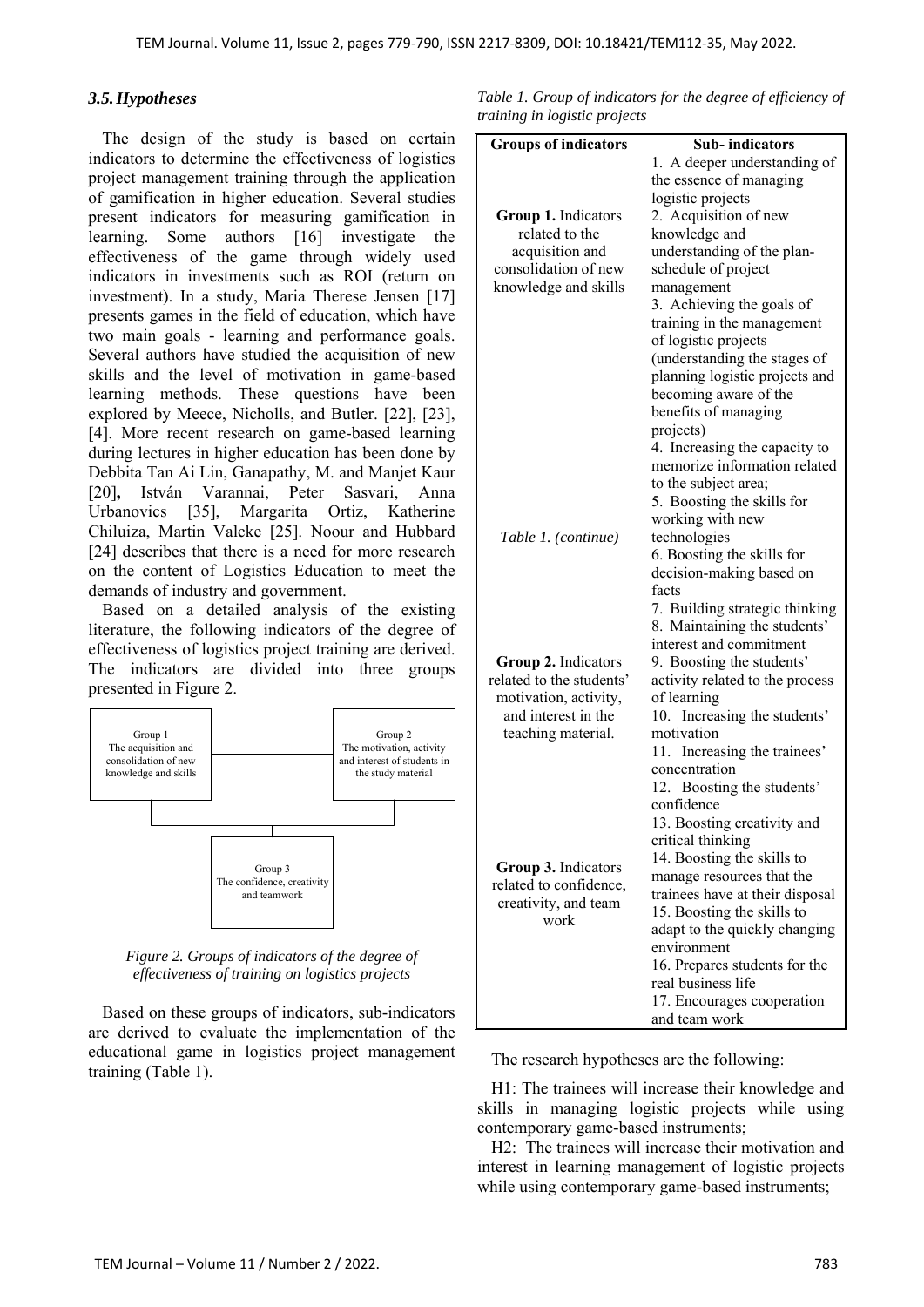H3: The trainees will boost their confidence, creativity, and team work while using contemporary game-based instruments.

After applying the training model via gamification the effect of the educational game on the behavior of the target consumers is measured through a questionnaire before the game is conducted and after the game is conducted. The experiment is carried out in two stages. The first stage is related to establishing the students' initial level in terms of knowledge, motivation, and team work. This stage reveals the students' knowledge and skills related to managing logistic projects. The second stage involves proving the hypotheses by using a cluster analysis of the results from the questionnaire on the efficiency of training in logistic projects and by applying educational game in higher education, conducted after the game. The cluster analysis aims to group *n* number of objects (interviewed) into  $k$  ( $k>1$ ) groups (clusters) by using  $p(p>1)$  number of features (variables). The chosen method of cluster analysis (the method of K-Means Cluster) requires that the number of clusters is defined in advance.

The cluster analysis is used to obtain the students' summarized assessment in the training in logistic projects after the educational game is conducted. It provides for forming of clusters by grouping the units according to the indicators that have been selected to assess the efficiency of training. These indicators are given in the questionnaire via which the trainee students have been studied. The results after the game are conducted and compared to the results from the questionnaire before the educational game is conducted.

The data on the sub-indicators are achieved via concrete questions from the questionnaire and measured as average for the respective question. The indicators are measured for the whole totality and the data are presented in groups, that are the indicators summarize more than one sub-parameter. The assessments range from 1 (not at all) to 5 (to a great extent). The average meanings of the indicators are achieved by calculating an average for each subparameter based on which an average is calculated for the indicators.

#### **4. Results from the experimental testing**

The educational game *Warehouse project game* is designed with definite results related to the aims of the course on managing logistic projects and allows more commitment during the training. The testing of

the game is done online via the Teams platform. The students are grouped into teams, each one of which consists of 3 students. The students included in the study are  $4<sup>th</sup>$  year BA students, MA degrees in management of logistic projects, and a simulation is conducted in a business organization among project managers. The developed game was experimentally tested with 73 BA students and 25 MA students studying Business logistics. The game was tested during the management of logistic projects classes. 7 top managers in the management of logistic projects took part in WPG. The total number of participants is 105, who tested the game in the period December 2021 – to February 2022. Figure 3 presents the distribution of the participants in testing the warehouse project game – WPG.



*Figure 3. Distribution of participation*

The testing of the game was conducted at different times with the individual groups of participants. The educational game was first conducted with BA students, divided into two parts. The first group includes 11 teams, and the second part of the game includes 15 teams each comprised of 2-3 students working in a team. The MA students that took part in the game are also divided into 9 teams each comprised of 2-3 students and the managers in managing projects conducted the game independently and each one of the managers plays on behalf of a team. Before the educational game begins, the trainees fill in a questionnaire that includes basic questions related to the management of logistic projects, to the students' motivation and interest in the teaching material, and to the trainees' creativity and confidence during the traditional classes.

The educational game may be conducted in an infinite number of rounds. To fulfill the aims of the current study the results of all trainees in the  $12<sup>th</sup>$ round are presented in Table 2.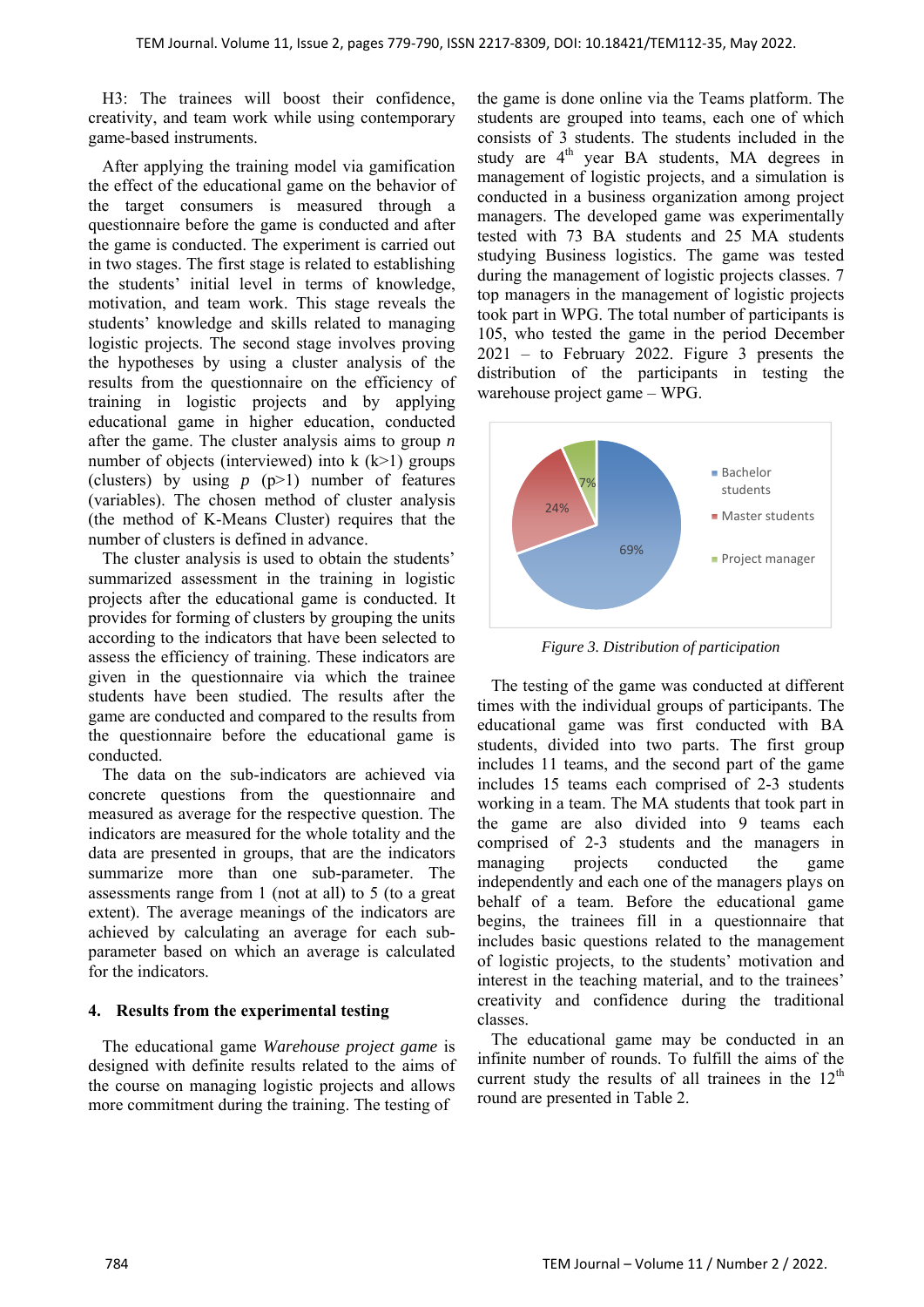*Table 2. Results of the educational Warehouse project game* 

| Trainees              | All tasks<br>performed in<br>period | Activities not<br>completed | Overdrawn loan | Number of<br>rounds | Number of teams | trainees<br>Number |
|-----------------------|-------------------------------------|-----------------------------|----------------|---------------------|-----------------|--------------------|
| <b>BA</b><br>students | 22,7%                               | 77,3%                       | 97,2%          | 10                  | 26              | 73                 |
| MA<br>students        | 32%                                 | 68%                         | 88%            | 10                  | 9               | 25                 |
| Project<br>managers   | 57%                                 | 43%                         | 57,1%          | 10                  |                 |                    |
| Total                 |                                     | 100%                        |                | 10                  | 42              | 105                |

The table shows the real results from testing the *Warehouse project game,* consisting of training students and managers. A mere 22,72% of the BA students completed all the activities for the period, which shows the players' lagging behind. 32% of the trained MA students coped with performing all activities. The project managers coped to the highest extent, which shows good practical training. Apart from the performed activities, the trainees took more than the necessary loan for completing the tasks on performing the project and also for covering the interest and fees which were accrued while performing the tasks. The average expenditures for a team are 35600 euros, although it is not the typical situation in which the expenditures should exceed 24000 euros for performing the tasks and 2700 euros for the rents for 10 rounds. What is more indicative is that the divergence from optimality is not accidental. Although individual teams are quantitatively different, they always show the same behavioral models, which find expression in the following:

1. The announcement and the performance of the activities are dominated by big amplitude fluctuations and a frequent delay since there is no preliminary strategy and no drawn up plan-schedule of the tasks.

2. Phase delay is frequently obtained when the students start to accumulate forfeits when the agreements are not complied with. To start performing the tasks the players should first of all have at their disposal in the cash-box sums equal to or exceeding the whole sum for the work. They should also have completed the preceding tasks without which this work cannot start. The average forfeit for all teams is 960 euros for the whole period. This leads to a "chain" mistake since not performing one task stops the next tasks and thus a lot of forfeits are accumulated.

During the game-based method, the emotions in the individual teams become stronger. Some of the trainees report a feeling of insecurity and helplessness. Students blame their members of the team for the problems during the simulation and also disputes may arise between the players in the individual teams.

Before the beginning of the game, the students have the opportunity to answer questions that are related to what they have studied during the lecture course. The data show that the students realize the complexity of managing logistic projects and the peculiarities typical of them. Moreover, all students are acquainted with the methods and instruments for planning the projects and the basic processes involved in managing projects.

After the game is conducted the trainees again fill in a questionnaire which includes questions related to what has been studied during the educational game in managing logistic projects and questions related to becoming aware of the role of planning in projects. The data and indicators from group 1 related to the acquisition and consolidation of new knowledge and skills before the game and after the game are presented on Figure 4.





The data show that the understanding about the essence of the management of logistic projects is enhanced. All sub-indicators have higher values after the game is conducted and the greatest difference is observed in the case of the skills to work with new technologies and the understanding of the plan schedule of project management. The sub-parameter that shows the lowest increase is related to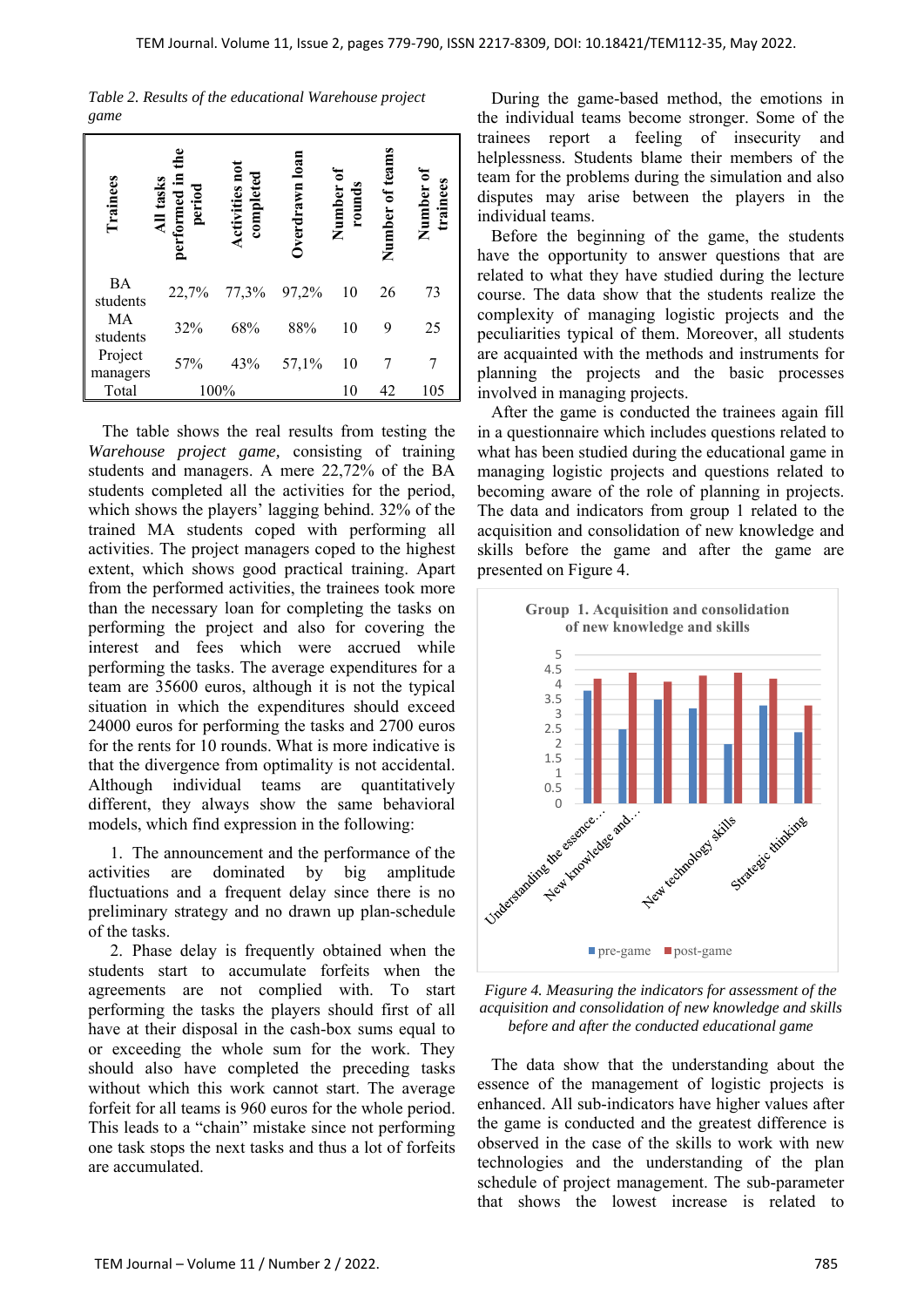understanding the essence of managing logistic projects. Probably the students during the traditional lectures understand project management and the basic models and techniques for planning the projects, however, they do not become aware of the role of models and techniques for planning projects such as Gant's diagram, the Technique for review, and evaluation of programs - PERT (Program Evaluation and Review Technique) and the method of critical path CPM (Critical Path Method).

The results from the first group of questions related to the acquisition and consolidation of new knowledge and skills indicate the following:

- After the simulation is conducted, the trainees to a greater extent become aware of the complexity of managing logistic projects;
- The students alone determine the models to work with during the game on managing logistic projects;
- The students to a greater extent become aware of the significance of managing the supplies in the management of logistic projects;
- The students can determine the factors impacting the process of managing projects and know the financing sources.

During the game, the trained students used different methods for planning activities. They most commonly used the Gant schedule, PERT, and the network schedule for decision-making to perform the activities and tasks. This shows that the greater part of students makes decisions based on facts.

It could be argued that the educational game *Warehouse project game* ensures the mastering of a new approach to consolidating, expanding, and summarizing knowledge; boosting the retention of information related to the subject area and boosting the skills for working with new technologies. The complicated system of tasks and variants, of rules, and content of the game-based method, leads to the occurrence of new situations, in which the trainee becomes an active subject of the practical and cognitive actions, organized by the structures of the game, and makes efforts to control them and exert self-control.

The second group of indicators is related to the students' motivation, activity, and interest in the teaching material. The results of the questionnaire conducted after the testing of the game show that all students participating in the educational game warehouse project have actively taken part in it and have conducted all rounds, although they report difficulties during the simulation. The results of the questions related to motivation, creativity, and team work before and after the game are conducted and presented on Figure 5.



*Figure 5. Measuring the indicators for the evaluation of the students' motivation, activity, and interest in the teaching material before and after the educational game is conducted (evaluation on a five-point scale)* 

The results from the second group of questions before and after conducting the educational game show that the students' motivation, activity, and interest in the teaching material have been boosted in terms of all sub-indicators. This is understandable, given that the students during the game have an interest and are committed to participating in completing the set tasks and this has led to boosting the trainees' concentration.

The construction of the warehouse is an additional product, although the cognitive goals are considered as a condition for achieving success in the game, and the game goals dominate and subordinate them. Thus the game-based method helps boost the motivational characteristic of the learning process in managing logistic projects. *The warehouse project game* is directly subordinate to the teaching goals of the content that has to be acquired. The significance of achieving the teaching goals is because the game motives and the motive-stimuli prove to be not so significant in them, but rather ensure an emotional support when achieving the teaching goal.

 The students from the current study show high values of motivation and commitment during the WPG game. The problematic situations that arise during the simulation both between the team members and between different teams develop the trainee's intellectual sphere.

The third group of criteria is related to confidence, creativity, and team work. In the questionnaire, the trainees report that at the beginning they had vague moments, but during the testing itself of the educational game, all of the conditions of the game were clear. The third group of criteria includes some of the most important competencies that young people should possess: to be convinced in what they do, to be creative, and to work in a team. Figure 6 presents the results from the third group of subindicators before and after the game was conducted.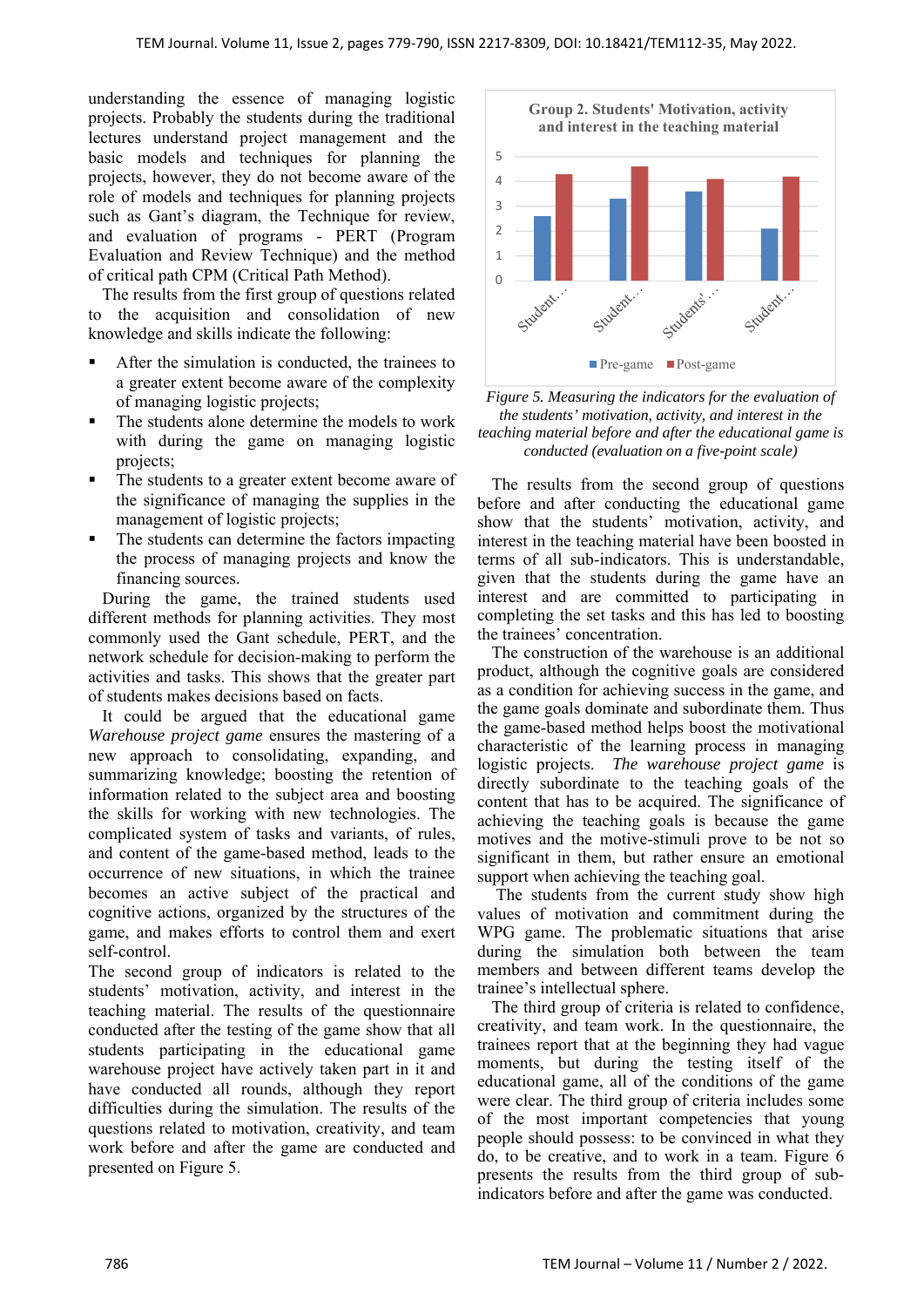

*Figure 6. Group 3. Measuring of the indicators for the evaluation of confidence, creativity, and team work (evaluation on a five-point scale)* 

The data from the questionnaire show the students' increased confidence after the game is conducted. The emotional satisfaction of each student, which is achieved as a result of their participation in the game, contributes to a favorable "psychological climate", which is established during the learning process thanks to the mechanism for transferring the emotional states.

WPG helps the formation of the trainees' psychological readiness to participate in the labor activity and real business life since it places them in an environment of constantly changing conditions. The game facilitates the creation of some essential preconditions for labor and the management of available resources. The results of the conducted game do not differ in the case of project managers.

In accordance with the three groups of indicators, a cluster analysis is made after the game is conducted which arranges the trainees into groups depending on the indicators for the acquisition of knowledge, the motivation and activity indicators, and the indicators related to confidence and team work. The cluster analysis is conducted in several steps with a different number of clusters, starting from six. The results of the analysis show that the students that are participating in the research can be grouped into four clusters (see Figure 7).

The first cluster includes 4285% (45 students) of the students participating in the game, the second 38,09% (40 students), the third includes 12,38%, (13 students) and the fourth one includes 6,66% (7) of the trainees.



*Figure 7. The distribution of the trainees in four clusters* 

The results of the K-Means Cluster show that the first cluster includes students who have high total marks on the acquisition and consolidation of knowledge, and also on confidence and team work. This confirms H3 that the trainees will boost their confidence, creativity, and team work while using contemporary game-based instruments. According to the achieved results, the motivation in these students is lower compared to the other groups from the cluster maybe because these students have also had motivation in advance during the traditional lectures.

The second cluster includes students that have the highest motivation while using gamification in training. In the case of these students, the interest in the teaching material has increased considerably. After the game was conducted this group of students shows a very high level of motivation and willingness to acquire new knowledge and skills. This shows that the respective cluster of students may join the excellent performers if appropriate teaching methods are employed. This confirms H1 that the trainees will boost their knowledge and skills in managing logistic projects while using contemporary game-based instruments.

While using game training models this group of students may considerably boost their motivation, which confirms H2 that the trainees will boost their motivation and interest in training in the management of logistic projects while using contemporary gamebased instruments.

The third cluster is similar to the first one, but it has lower values of the criteria from the first group, which are related to the acquisition and consolidation of new knowledge and skills, and a third group of criteria which is related to confidence, creativity, and team work. What is interesting about this group of students is that while using game approaches the criteria related to the acquisition and consolidation of new knowledge and skills may be increased.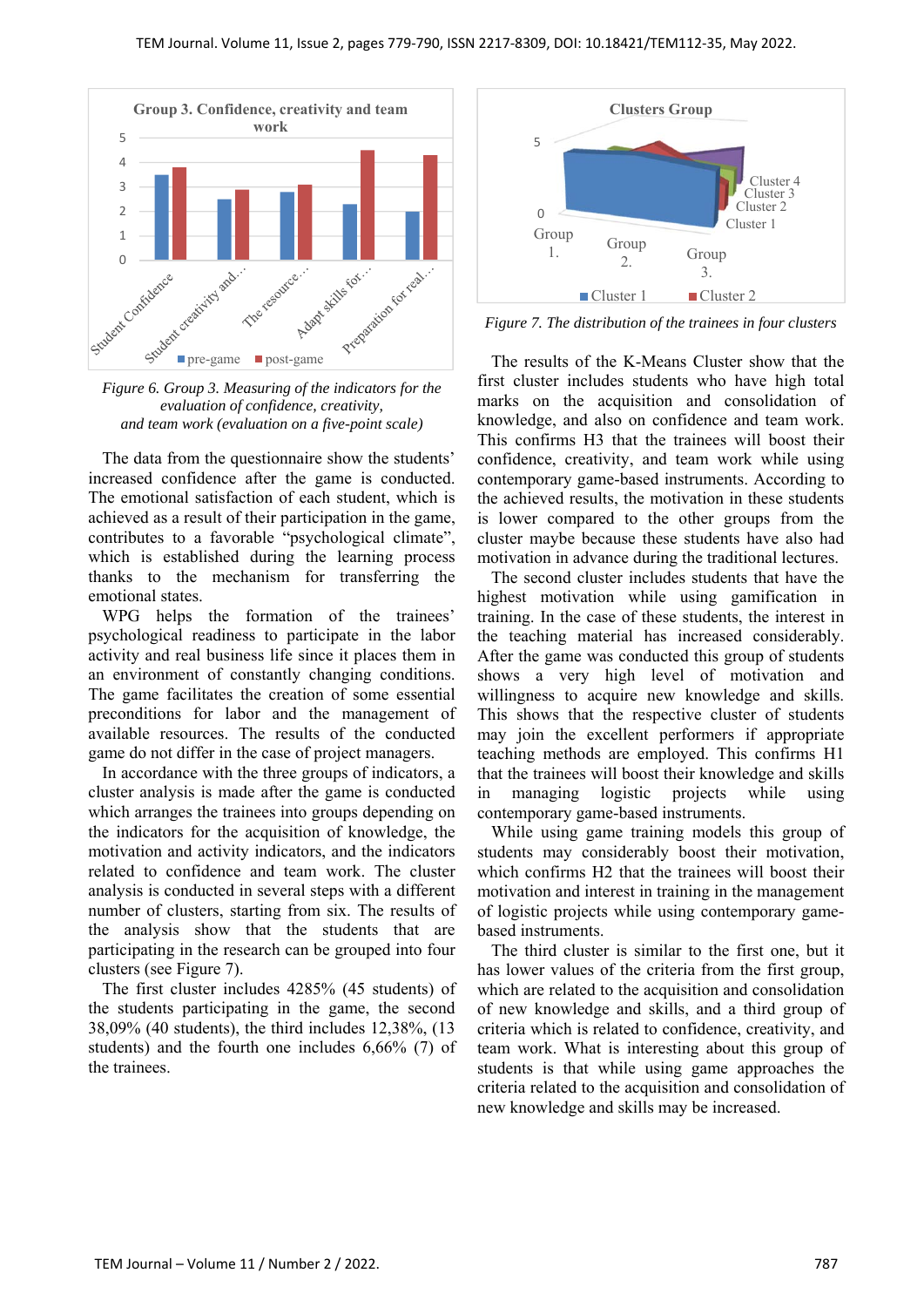In the fourth cluster, the marks on all three groups of criteria are very low, which shows that these are students that have no interest in training as a whole. The total mark in these students is low and other types of motivation in training should be sought with them. The distribution of the four clusters in terms of sub-indicators is presented in Figure 8.

The results of the cluster analysis show the formation of natural groups based on the measured indicators on the acquisition and consolidation of new knowledge and skills, the student's motivation, activity and interest in the teaching material and confidence, creativity, and team work.



*Figure 8. Distribution of the four clusters in subindicators on the efficiency of training in the management of logistic projects by applying the game-based method in higher education* 

The survey results show that there is no difference between Bachelor students, Master students, and practitioners (Project managers), therefore the data is aggregated.

The advantages of the game-based methods in the training in logistic projects according to the conducted research are the following:

1. The game-based training methods can boost the acquisition and consolidation of new knowledge and skills.

2. They help the trainees in building a strategic type of thinking – a great part of the variety of educational games and simulations help the trainees in building a long-term type of thinking. The acquisition of strategic thinking is an important part of training in economic specialties and more particularly in logistics and the management of projects. The educational games as part of the contemporary methods of training in universities may play an important role in terms of building the skill to make correct, precise, and prompt decisions in

different situations. The skills are extremely useful in a real business environment.

3. Expanding the focus of training – the gamebased methods have an extremely useful effect on boosting the students' abilities and expanding the knowledge, on focusing and directing the efforts towards achieving a given goal.

4. The game-based methods of training may boost the students' motivation, activity, and interest in the teaching material;

5. They help develop social contacts between the students – the educational games may create interaction and contact between the trainees. This would be useful for the student's social life and expanding the circle of followers with which they communicate. The alpha generation, which is expected soon to enter the universities, will grow up with the contemporary methods of communication, social networks, and online games. The contemporary platforms will be an indispensable part of the alpha generation's life both in terms of entertainment and in terms of training. Therefore media, games, experiences, virtual reality, etc. via edutainment will be the next generation's real life. It is namely due to these that in the past years educational games, edutainment, simulation games, and others are increasingly being implemented as methods of training in universities.

6. The game-based training methods may boost the student's confidence – according to the current study WPG is directly related to boosting confidence in their knowledge and abilities. Moreover, it can promote creative thinking and find new variants and opportunities for solving a given problem.

#### **5. Discussion**

The game-based methods of teaching have a lot of advantages regarding the students' intellectual and personality development. Practically these training methods are appropriate for people of all age brackets, not only for the students studying in schools of higher education and this is proved by testing the game with the project managers. Despite this fact, educational games cannot exist independently in the teaching process in higher education. For the acquisition of the teaching material, traditional methods should also be used, such as lectures and seminars. However, game-based methods and gamification have their place in higher education.

The study shows how with the help of game-based methods through educational games for training in higher education new knowledge and skills can be increased and consolidated, the students' motivation, activity, and interest in the teaching material can be boosted, and also their confidence, creativity, and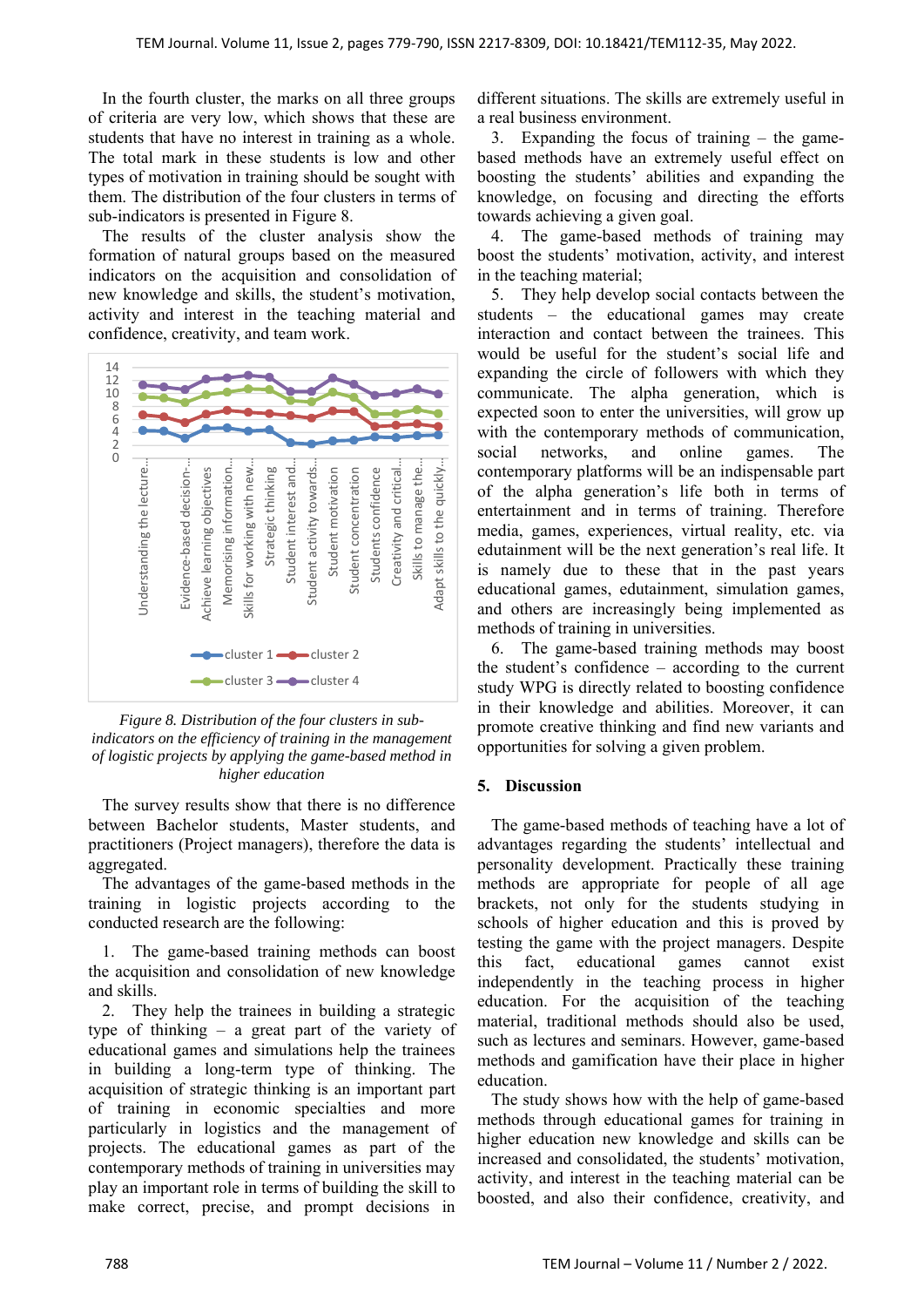team work. The educational game enhances the students' knowledge and helps the decision-making process, based on facts by developing a lot of mental and practical actions.

The presented WPG is designed in accordance with the teaching program set in the teaching plan and the programs for learning in the Business logistics specialty. The game is designed to be integrated into the contents of the subject Management of logistic projects to ensure an easier acquisition of experience and skills in real business life.

The process of creating educational games can also assist the teachers in considering the teaching content, the learning process, and binding the goals of education with the results in a new way.

The game-based methods and games in the teaching program should take into consideration the changes, not only establish the students' state and progress and should provide the opportunity for decision-making – stimulating and correcting, should generate ideas and alternatives.

As a result of the conducted cluster analysis under the indicators, it has been established that all interviewed are grouped in 4 clusters according to their evaluation of the acquisition and consolidation of new knowledge and skills, of the students' motivation and interest in the teaching material and confidence and team work. The results of the cluster analysis prove the efficiency of training in the management of logistic projects by applying gamification in higher education.

For future research, it is interesting to investigate individual clusters of students and how they can be motivated.

# **6. Conclusion**

The contemporary requirements of our educational system necessitate a change in the way of teaching and the student's acquisition of skills and competencies. From a passive listener and performer, the students should become active participators in the teaching process, which means creating an opportunity that the students can perform well, can prove their argumentation, and offer new decisions. This requires methodological work in the lectures, which does not depend only on the teacher, but also on the knowledgeable and capable student.

In conclusion, we should say that the key to the students' successful acquisition of knowledge and skills in managing logistic projects lies in the skillful implementation of traditional and contemporary training methods. The requirements for the teachers have always been and continue to be high – they should meet a definite standard and should follow a definite teaching program. The contemporary teaching methods and the inclusion of game-based elements in education will commit more students and will motivate them to achieve better results.

The results of the study show a lot of advantages while using the simulation game in higher education, which are comprised of boosting the knowledge and skills in managing logistic projects, increasing the motivation and interest in managing logistic projects, and in boosting confidence, creativity, and team work.

After WPG is conducted, the students have boosted the following skills:

- They define the component activities of the process of planning, compose network schedules and apply the technologies of CPM and PERT in the network analysis;
- They understand the analysis of expenditures under the project, the drafting of a budget, and the formation of prices and evaluate the logistic project.

The better the teacher understands the unique combination of factors that motivate each generation to acquire new knowledge, the more they will direct their efforts and ambitions to teach the students new knowledge and skills by using the appropriate methodology for teaching and motivating.

The presented cluster analysis may help identify a group of trainees in a definite subject in accordance with their knowledge, skills, motivation, activity, and interest in training. This may help focus on an individual cluster with the aim to achieve higher results among the students and find motivational stimuli for the individual groups.

The results ensure the information on the achieved success and the mistakes made in training. The exposed omissions provide the opportunity for decision-making with the aim to correct them.

#### **References**

- [1]. Applefield, J. M., Huber, R., & Moallem, M. (2000). Constructivism in theory and practice: Toward a better understanding. *The High School Journal*, *84*(2), 35-53.
- [2]. Bodo, P. (2002). In-class simulations of the iterated prisoner's dilemma game. *The Journal of Economic Education*, *33*(3), 207-216.
- [3]. Buurman, J. (2002). Supply chain logistics management. *McGraw-Hill2002*.
- [4]. Butler, R. (1987). Task-involving and ego-involving properties of evaluation: Effects of different feedback conditions on motivational perceptions, interest, and performance. *Journal of educational psychology*, *79*(4), 474. https://doi.org/ 10.1037/0022-0663.79.4.474
- [5]. Christopher, M. (Ed.). (1992). *Logistics: The strategic issues*. Chapman & Hall.